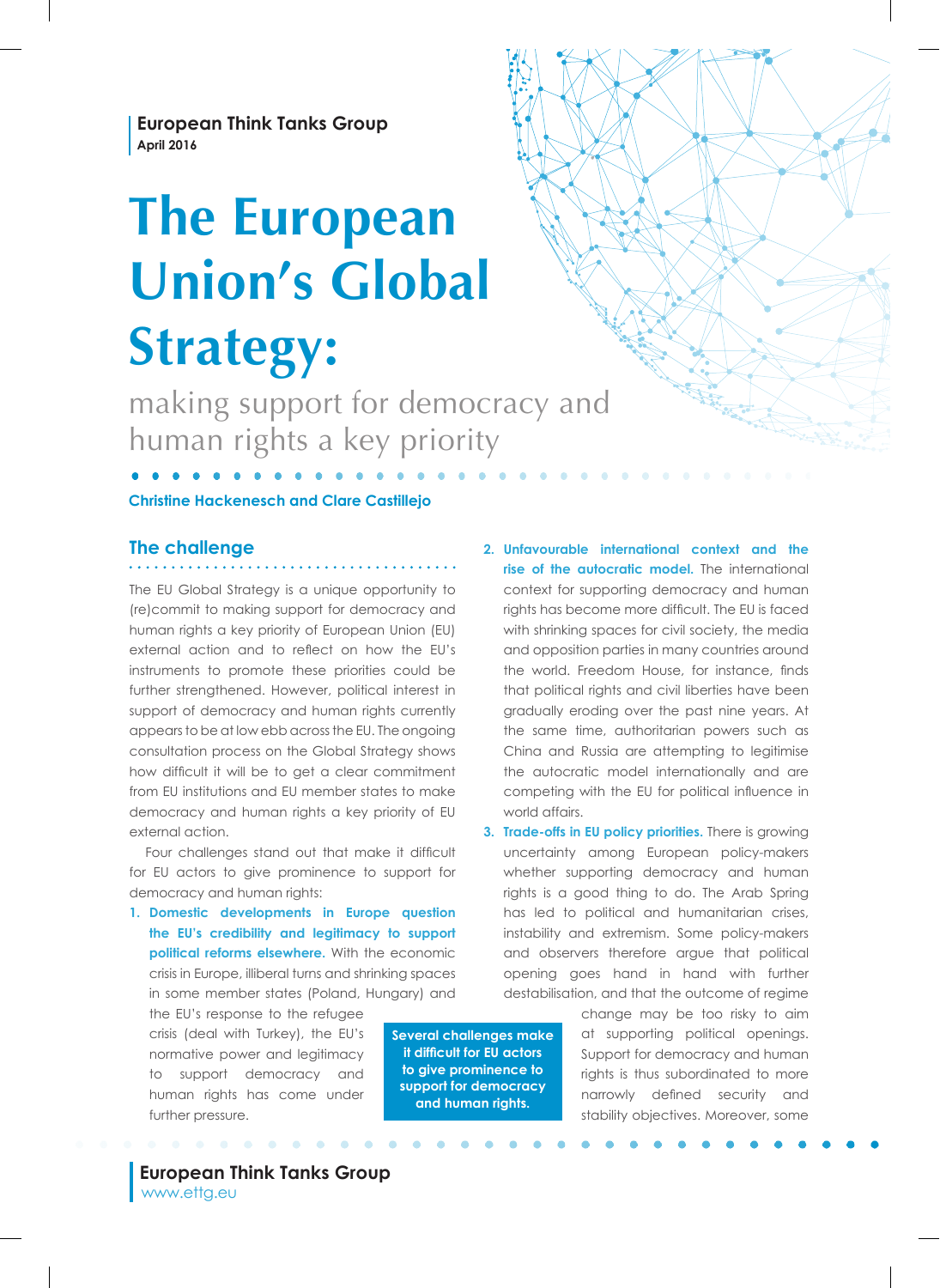authoritarian regimes such as Ethiopia and Rwanda (as well as China) have experienced strong economic growth and good track records in poverty reduction. In these contexts, support for poverty reduction

**Support for democracy and human rights is in the EU's own economic, security and geostrategic interests.** 

seems to ostensibly confict with support for political reforms.

**4. Commonly negative perceptions of the impact of support for democracy and human rights.**  Finally, the effectiveness of EU support for democracy and human rights is questioned. Sanctions, other forms of negative conditionality and democracy aid are often perceived as being ineffective. With the exception of the EU's enlargement policy, no "carrot" appears big enough to support long-term political reforms. Security and economic interests often trump support for democracy and human rights, and the EU has often been inconsistent in using its democracy and human rights instrument. Some policy-makers and observers then tend to conclude that conditionality and democracy aid are not working, instead of arguing for using it more consistently.

The combination of these four challenges puts support for democracy and human rights on the backburner of EU external action and questions the importance it could have in the EU's global strategy.

#### **The solution**

Support for democracy and human rights is not merely a question of the EU's values and whether the EU is a normative power. More liberal, peaceful and prosperous states outside of Europe serve the EU's own economic, security and geo-strategic interests. We argue that support for democracy and human rights is not just part of the problem but part of the solution for supporting global sustainable development and promoting the EU's longer-term economic and security interests. The EU should therefore make support for democracy and human

rights a key priority in the Global Strategy.

**Democratic regimes outside of Europe serve the EU's strategic interests.** Research shows that democratic regimes are more stable

**The EU is uniquely placed to support democracy and human rights, if EU institutions and member states act collectively.** 

and peaceful and produce fewer security externalities; they invest more in public goods provision, prosperity and welfare for their citizens. Democracies trade more and it is easier for the EU to cooperate with these regimes in international

organisations, as cooperation with autocracies may produce reputational costs and joint interests may be more difficult to find. By contrast, authoritarian regimes such as Ethiopia, Rwanda and Vietnam that engage in poverty reduction and public goods provision are rare and emerge only under very specific structural conditions.

**Democracy and human rights support can contribute to political reforms.** Research fnds that sanctions, conditionality and democracy aid can work, if they are not overly ambitious, are well-targeted to local contexts and consistently applied. The political uprisings in the Arab Spring should be viewed as an example that authoritarian regimes may be stable in the medium- but not the long term. Once political opposition to the autocratic regime grows, severe instability is likely. EU support for civil society, the media, the opposition and the broader institutional framework can contribute in the short- to medium term towards authoritarian regimes opening political spaces incrementally (or at least not closing them further). In the longer term, the EU could thereby make a small contribution whereby these regimes transition to democracy and not another form of authoritarian rule. Moreover, it is important to note that, in total numbers, there are more hybrid regimes than closed authoritarian ones. In hybrid regimes, political opening and democratisation are less likely to cause civil war. Support for human rights and democracy in these countries is important for deepening democracy where it has already begun to take root.

#### **The EU is uniquely placed to move this agenda forward if EU institutions and member states act collectively.** Given its own experiences of democratisation; its

long history of engagement in this area; its commitment to support a broad range of rights, including in the most challenging contexts; and, of course, its potential weight in promoting political reforms through its aid, trade and other relationships,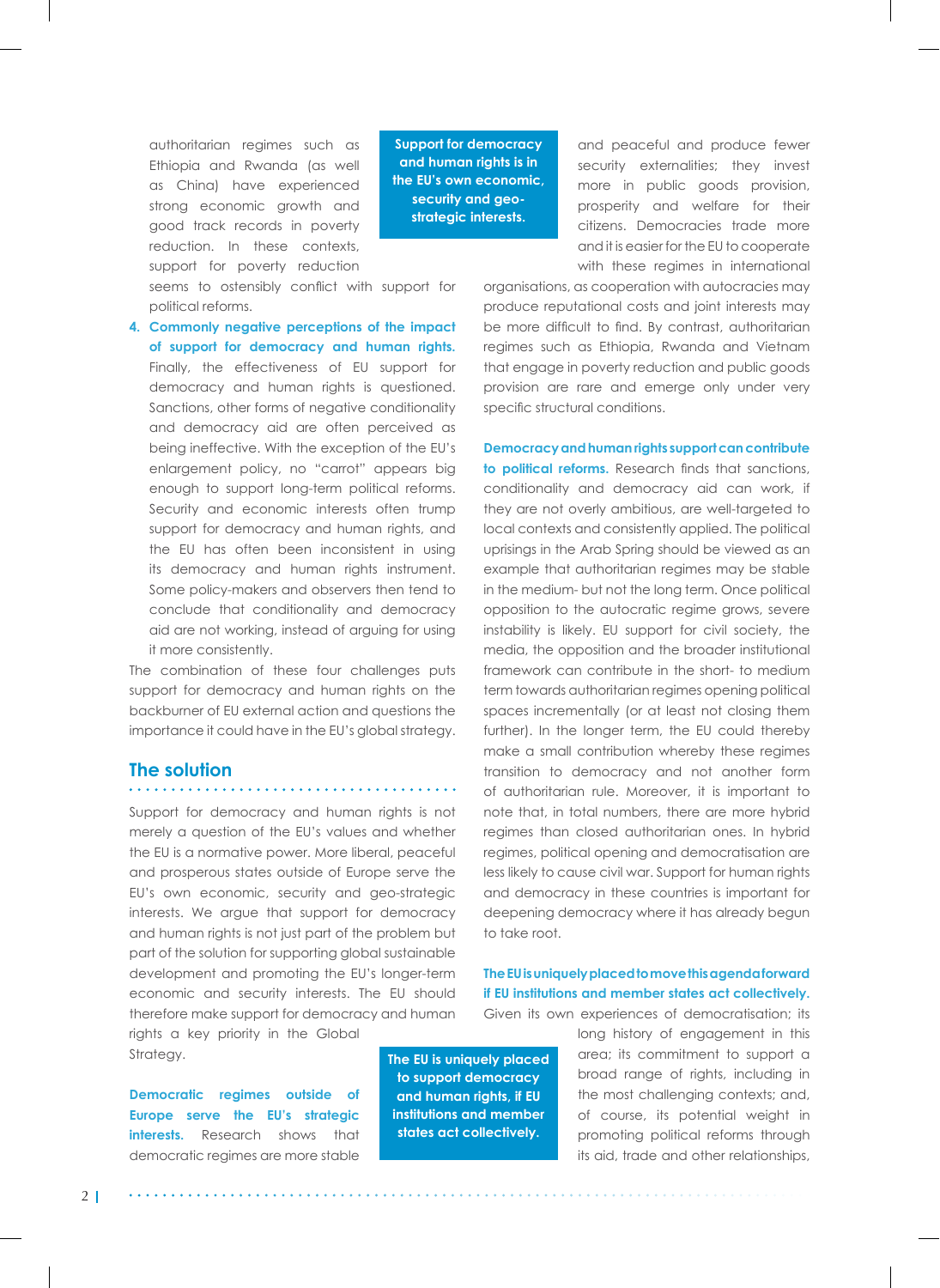Europe has a comparative advantage and specifc role in supporting democracy and human rights. Individual EU member states alone can do very little to promote this agenda. However, the creation of the European External Action Service (EEAS), the strengthened

mandate of the EU delegations and the recent attempts to better link foreign policy, trade, development and other policy felds in supporting democracy and human rights create the potential for the EU to work together better and thereby become a politically effective player.

### **Making it happen**

. . . . . . . . . . . . . . .

Making EU support for democracy and human rights a core priority in the Global Strategy and EU external action requires substantial political will by EU institutions and member states. The EEAS and the European Commission have placed more emphasis on supporting democracy and human rights in the past few years. The European Parliament is generally very vocal on making support for (democracy) and human rights a priority in EU external action. However, the Parliament's draft report on the Global Strategy is silent on these issues, focusing instead on the EU's defence and security policy. EU member states have so far lent little political support to EU democracy and human rights commitments – and not in a coherent or consistent way. Many member states are sceptical about external democracy support or prefer to focus their engagement on the most uncontroversial elements of rights and governance. Given the serious challenge of today's deteriorating democracy and human rights context, European leaders must recognise that they cannot afford to look the other way.

If the EU Global Strategy takes up support for democracy and human rights as a core priority, EU institutions and member states should use this commitment to introduce further reforms and strengthen the EU's existing policies and instruments. In particular, the EU should:

**• lead by example and restore the credibility of the EU as an actor in this feld.** In EU member states where political freedoms are at risk (Poland, Hungary), the EU should apply convincing

**Making support for democracy and human rights a core priority in EU external action requires substantial political will by EU institutions and member states.** 

measures to reverse this trend. Moreover, the EU should ensure that the basic human rights of migrants and refugees coming to Europe are not violated. The credibility and legitimacy of EU measures hinge on the success of its own model!

**• learn from past mistakes that one** 

size does not fit all. The EU should go beyond the export of rules and technical blueprints; engage with a wider range of actors beyond state actors and elites; offer stronger and more strategic support to civil society, parliaments and the media; and provide more fexible mechanisms to support local reformers in addressing local problems. Most importantly, EU institutions and EU member states should make their policies more consistent and coherent.

- **• integrate democracy and human rights coherently and strategically across all external policy domains** – from trade, to migration, or climate – in order to leverage the cumulative impact of EU external action to promote political reforms. In this regard, the EU Action Plan on Human Rights and Democracy (2015–2019) has made a frst step in the right direction.
- **• use the Sustainable Development Goals, particularly Goal 5 and Goal 16, to increase support for inclusive and accountable institutions**  and women's rights. Goals 5 and 16 are important benchmarks against which EU actions can be measured. This benchmark can serve as a common basis for strengthening dialogue and partnership on human rights and democracy, not only with aid-recipient countries, but also with emerging economies and strategic partners, with whom the EU has often failed to engage effectively on these issues.
- **• resist pressure to focus on promoting shortterm stability, that is, through support for the security sector without trying to promote broader**  democratic reforms. Deteriorating stability and security in a range of countries also beyond the neighbourhood (e.g. Kenya and Cameroon) are real concerns for the EU. However, particularly in these contexts, support for inclusive political institutions, the media, civil society and the opposition is also needed in order to not further bolster authoritarian structures.